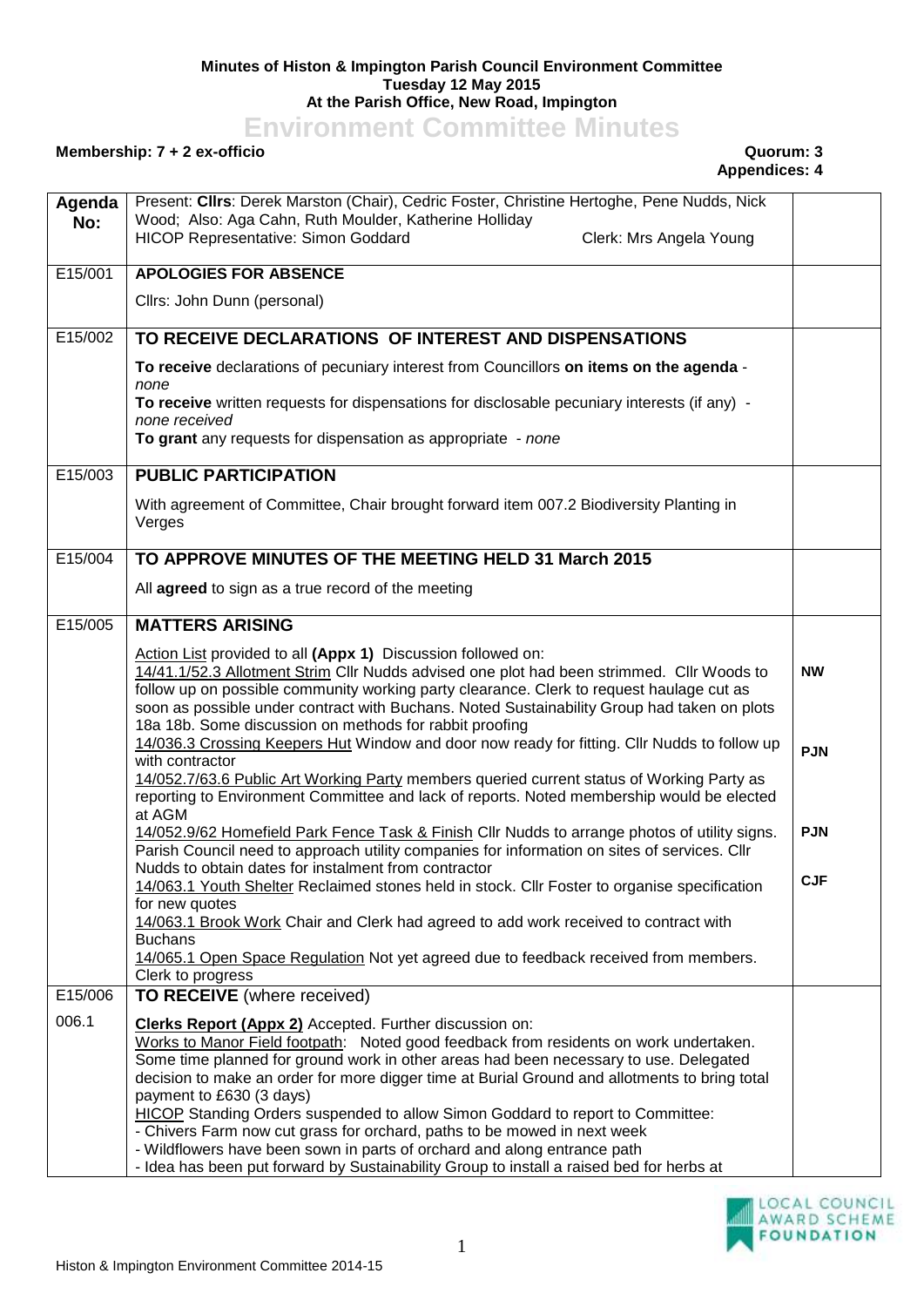|                | entrance to orchard. Members felt other locations in village may be better, with some views<br>that any bed at that site should be inside the area provided to HICOP. Maintenance issues<br>discussed, on-going. Simon Goddard to contact the Gardening Club to discuss.<br>- Bug hotels installed, designed by Junior School pupils. A bat box needs locating, Cllr Nudds<br>to meet Simon Goddard to look for suitable area nearby<br>Committee all joined to commend HICOP on their superb organisation. Standing Orders re-<br>instated<br>Primrose Lane Management Company All agreed to support residents with any letter sent to<br>Management Company regarding provision of dog bin<br>Sustainability Group Cllr Marston could no longer attend group meetings. Noted Sustainability<br>Group reported into the Environment Committee and 2 Parish Council members required, one<br>of which should be a member of Environment Committee. Full Council AGM would be electing<br>members 18 May 2015                                                                                                                                                                                                                                                                        | <b>PJN</b> |
|----------------|-------------------------------------------------------------------------------------------------------------------------------------------------------------------------------------------------------------------------------------------------------------------------------------------------------------------------------------------------------------------------------------------------------------------------------------------------------------------------------------------------------------------------------------------------------------------------------------------------------------------------------------------------------------------------------------------------------------------------------------------------------------------------------------------------------------------------------------------------------------------------------------------------------------------------------------------------------------------------------------------------------------------------------------------------------------------------------------------------------------------------------------------------------------------------------------------------------------------------------------------------------------------------------------|------------|
| E/15/007       | <b>TO REVIEW</b>                                                                                                                                                                                                                                                                                                                                                                                                                                                                                                                                                                                                                                                                                                                                                                                                                                                                                                                                                                                                                                                                                                                                                                                                                                                                    |            |
| 007.1          | Energy Performance Report H & I Sports Pavilion Cllrs Dunn and Nudds had reviewed this<br>SCDC and desktop study which had been provided free of charge and reported back. 2 items<br>highlighted:<br>-Add time control to hot water system secondary circulation, which is classified as high impact<br>with a short payback<br>-Consider replacing T8 lamps with retrofit T5 conversion kit which is classified as medium<br>impact with a short payback<br>Staff required to look at these recommendations and ensure the system and controls<br>understood                                                                                                                                                                                                                                                                                                                                                                                                                                                                                                                                                                                                                                                                                                                      |            |
| 007.2          | Biodiversity Planting in verges This item had been brought forward to item 15/003 Public<br>Participation where Standing Orders are suspended. Background paper and presentation<br>paper provided to all by Sustainability Group (Appx 3). Ruth Moulder, Katharine Holliday and<br>Simon Goddard from the group presented on:<br>- verges identified for planting at least a pilot (map to follow)<br>- Proposal from next year to mow twice a year, once before Spring and once after Summer,<br>once poppy/cornflower seed distributed<br>- Sustainability Group to be responsible for collection of cuttings and rakings<br>- Plaques to be purchased for PR/Buy in<br>- Funding request to Parish Council, also funding for purchase of seed. Noted £200 budget in<br>place for Sustainability Group<br>- Importance of liaison with Contractor<br>Members agreed to consider proposals at next Committee meeting and take any<br>recommendation to Full Council.<br>Noted importance of: Visual aspect; Right choice of site/s; Clearance back up; Buy in from<br>the residents.<br>Noting difficulties encountered at Toft, recommended that members/Sustainability Group<br>members visit Toft before starting on any design work. Ruth Moulder left meeting at this point. |            |
| 007.3          | Homefield Park Wildflower Area Cllr Nudds outlined work carried out by community group<br>including children to prepare a wildflower area. Some difficulties with possible trip hazards<br>and siting had arisen. Jim Gardiner (see 006.1) to be asked to prepare ground ready for<br>works to continue. All arrangements would be put in writing in future.                                                                                                                                                                                                                                                                                                                                                                                                                                                                                                                                                                                                                                                                                                                                                                                                                                                                                                                        |            |
| 007.4          | Grass Cutting meeting 17 April Cllr Marston and Clerk met with Buchans and went through<br>issues raised at Committee. Notes provided for information, Cllr Nudds agreed to relocate<br>logs at Copse north eastern entrance so that grass can be cut right back to Copse boundary.<br>Noted Circle 33 and residents had commented positively on work carried out on 3 amenity<br>areas at Kings Meadow                                                                                                                                                                                                                                                                                                                                                                                                                                                                                                                                                                                                                                                                                                                                                                                                                                                                             | <b>PJN</b> |
| 007.5<br>007.6 | Dog Bin / Sign provision noting dog bin review carried out in 2013, Clerk to follow up on<br>awaited decision from SCDC on dog bin at South Road Play Area entrance. Enquiries to be<br>made with SCDC regarding possible dog bin emptying by Parish Council and regulations<br>involved. Members discussed possible purchase of a small vehicle for use in villages by<br>groundspersons and for other community clearance works. All in favour for a paper to be<br>prepared and presented to Full Council. Noted electric vehicles at least double price of petrol,<br>not viable. Dog fouling signs held at office to be erected as soon as possible<br><b>Feedback from Workshop Session Full Council April (Appx 4).</b> After discussion agreed Cllr<br>Marston to discuss way forward with Cllr Jenkins. All felt ambitions shown to be deliverable in                                                                                                                                                                                                                                                                                                                                                                                                                      |            |
|                | 2015-16 and asked for it to be overlaid onto the 3 year budget plan for future discussion                                                                                                                                                                                                                                                                                                                                                                                                                                                                                                                                                                                                                                                                                                                                                                                                                                                                                                                                                                                                                                                                                                                                                                                           |            |